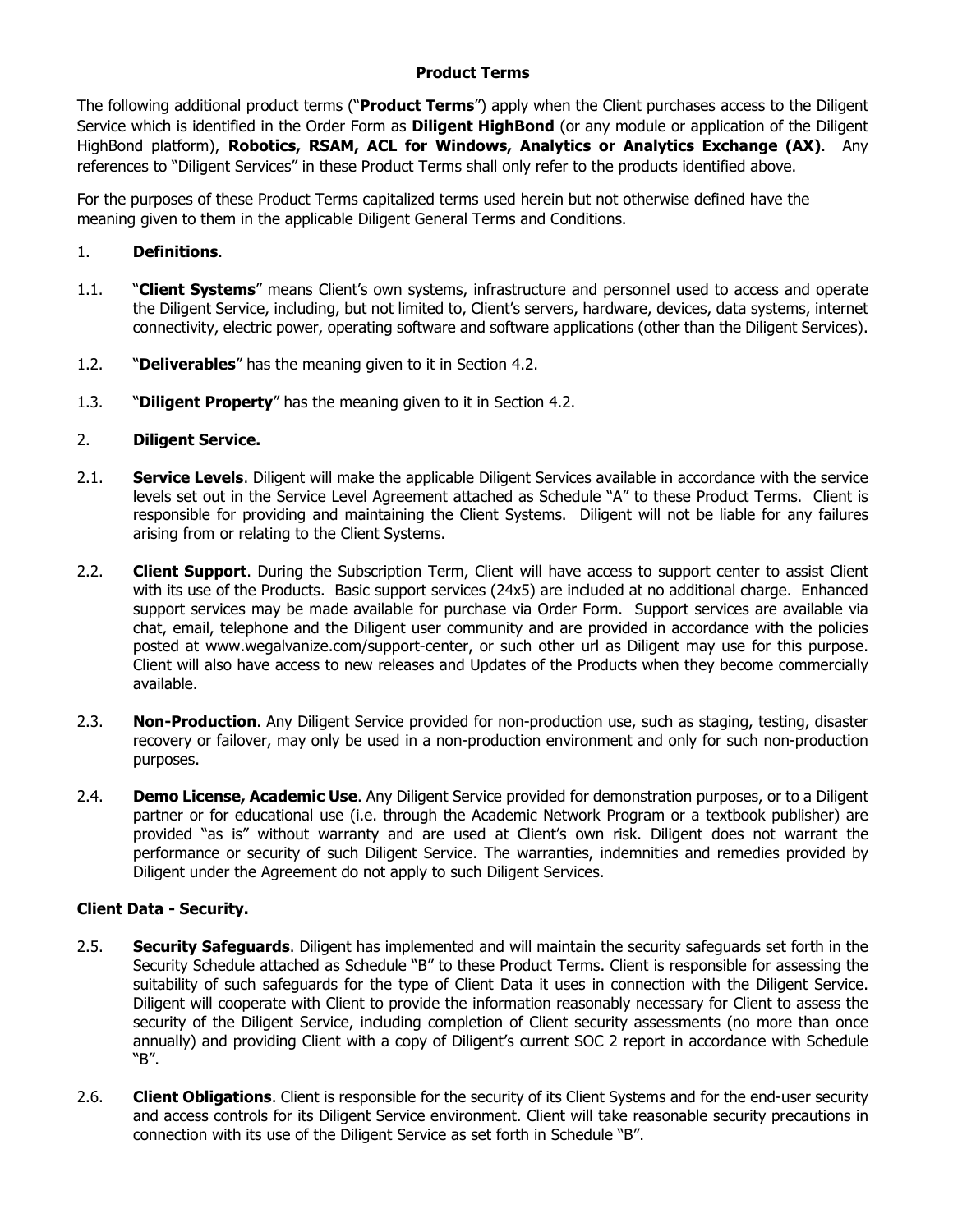2.7. **Data Center.** Client Data stored in the Diligent HighBond platform is stored in the data center associated with Client's region based on the Client's address listed in the Order Form, unless the Client requests a different location in writing. Client Data stored in the RSAM platform is stored in the United States, unless the Client requests a different location in writing.

### 3. **Termination.**

- 3.1. **Data Retention Policy**. Client is responsible for determining its own data retention controls for Client Data and for deleting its Client Data from the Diligent Service. Diligent will allow access to the Diligent Service for a period of thirty (30) days after expiration or termination to facilitate such removal, which period may be extended by an additional thirty (30) days upon Client's written request. Following such period, Diligent will remove Client Data from the Diligent Service, however, Client Data may remain in back ups of the Diligent Service for up to one year. Upon Client's written request, Diligent will assist Client with the deletion of its Client Data from the Diligent Service.
- 3.2. **Effect of Expiration or Termination**. Upon expiration or termination of Client's subscription for the Diligent Service, in addition to Client's obligations under the Agreement, Client will destroy the original and all copies of any Software in its possession or control and if requested by Diligent, certify in writing to Diligent that the original and all copies of the Software have been destroyed or returned to Diligent within thirty (30) days of such written request.

### 4. **Additional Terms**

- 4.1. **Recurring Services**. If Client has purchased an annual allotment of hours of Professional Services, such hours may be used and drawn down on a time and materials basis throughout Client's annual subscription term for the Diligent Service. Each annual allotment of hours is non-transferable and will expire at the end of each annual subscription term if not used. Unused hours will not carry over to the following subscription term. If Client cancels its subscription to the applicable Diligent Service, all remaining hours will be forfeited at the time of cancellation.
- 4.2. **Ownership of Deliverables**. Notwithstanding Section 13.6 (Ownership) of the Agreement, unless otherwise provided in a Statement of Work, Client owns right, title and interest in and to any reports, documents or other materials created by Diligent specifically for Client as part of the Professional Services and provided as a deliverable of the Professional Services under a Statement of Work (the "Deliverables") in respect of the Diligent Service. To the extent a Deliverable includes any Diligent Property, upon payment of the fees for the applicable Deliverable, Diligent grants Client, during the applicable Subscription Term, a non-exclusive, worldwide, royalty-free license to use such Diligent Property in conjunction with the applicable Deliverable, and to modify such Diligent Property for Client's internal business purposes. Unless otherwise specified in a Statement of Work, Diligent is not required to maintain, support or otherwise repair any Deliverable or Diligent Property after its delivery to Client. "Diligent Property" means all scripts, analytics, compliance maps, frameworks, configurations, enhancements and derivative works of the Diligent Service or Software which are developed by Diligent either separate from or as part of the Professional Services.
- 4.3. **Impact Reports**. Any subscription that includes Impact Report(s) includes one (1) Impact Report and up to a maximum of forty (40) consulting hours during the 12 month subscription term to assist with creating the report template. Renewal subscriptions include up to eight (8) consulting hours during the 12 month subscription term to assist with maintenance and updating of Client's existing Impact Reports. Additional Impact Reports or hours can be purchased separately. Unused hours expire at the end of the subscription term and are not carried over. Consultants assisting with Impact Reports may require administrative access to Client's account from a region that is outside of Client's region (ie. Canada or India). Any additional consulting hours related to the Impact Reports included in a subscription above are subject to a statement of work entered into by parties which is governed by the terms of the Agreement.
- 4.4. **Non-Solicitation**. During the performance of any Professional Services and for a period of one (1) year after completion of such Professional Services, neither party will solicit, for the purposes of employment or retention as an independent contractor, any of the other party's employees or contractors involved in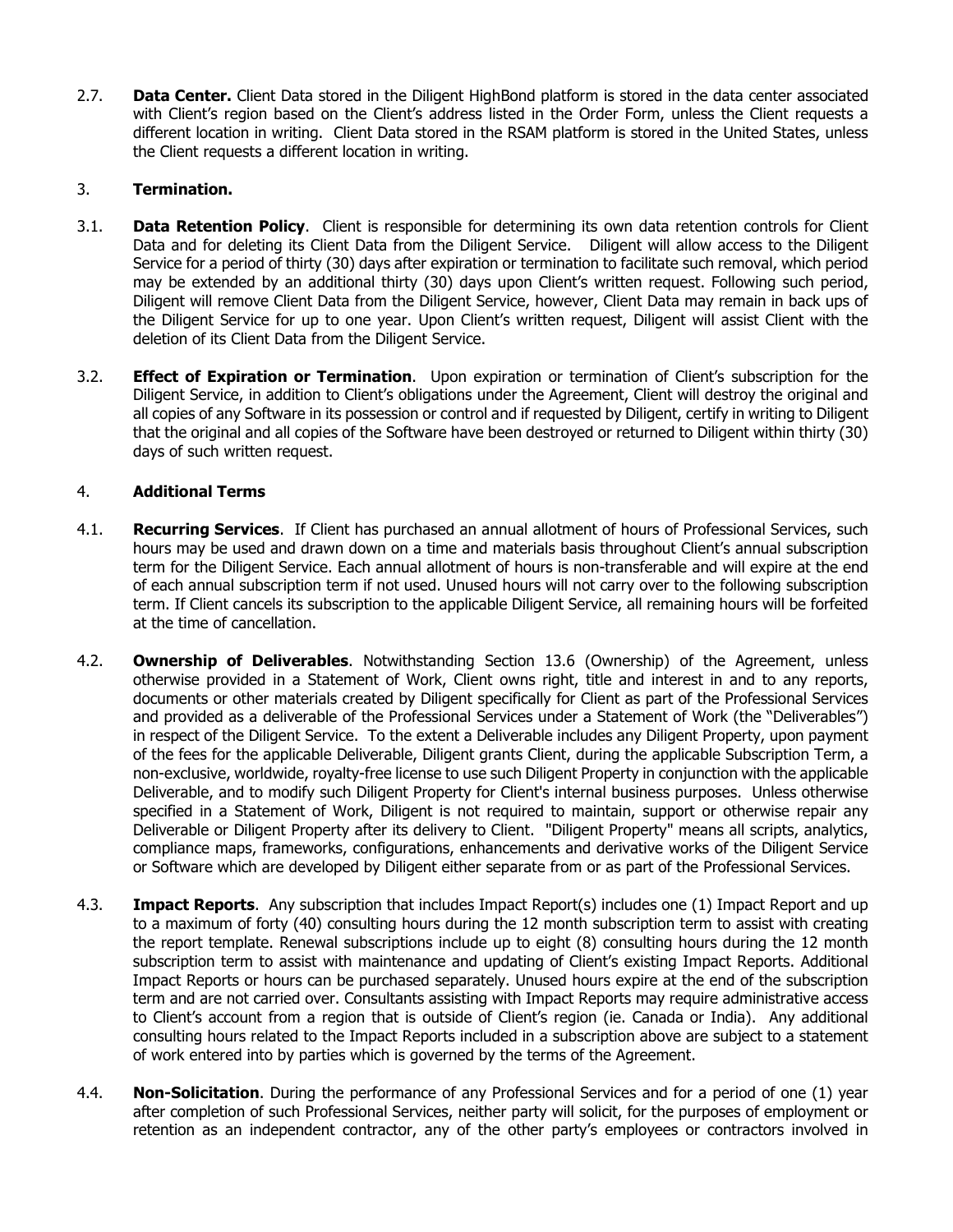providing the Professional Services. The foregoing will not prohibit either party from employing any individual who applies for a position in response to an internal posting, employment advertisement or other general solicitation of employment.

4.5. **Subcontractors**. Any subcontracting will not release Diligent from its obligations under this Agreement. Diligent will remain responsible for the work performed by its subcontractors to the same degree as if the work had been performed by Diligent itself. Upon written request, Diligent will identify to Client any subcontractors performing work in respect of this Agreement.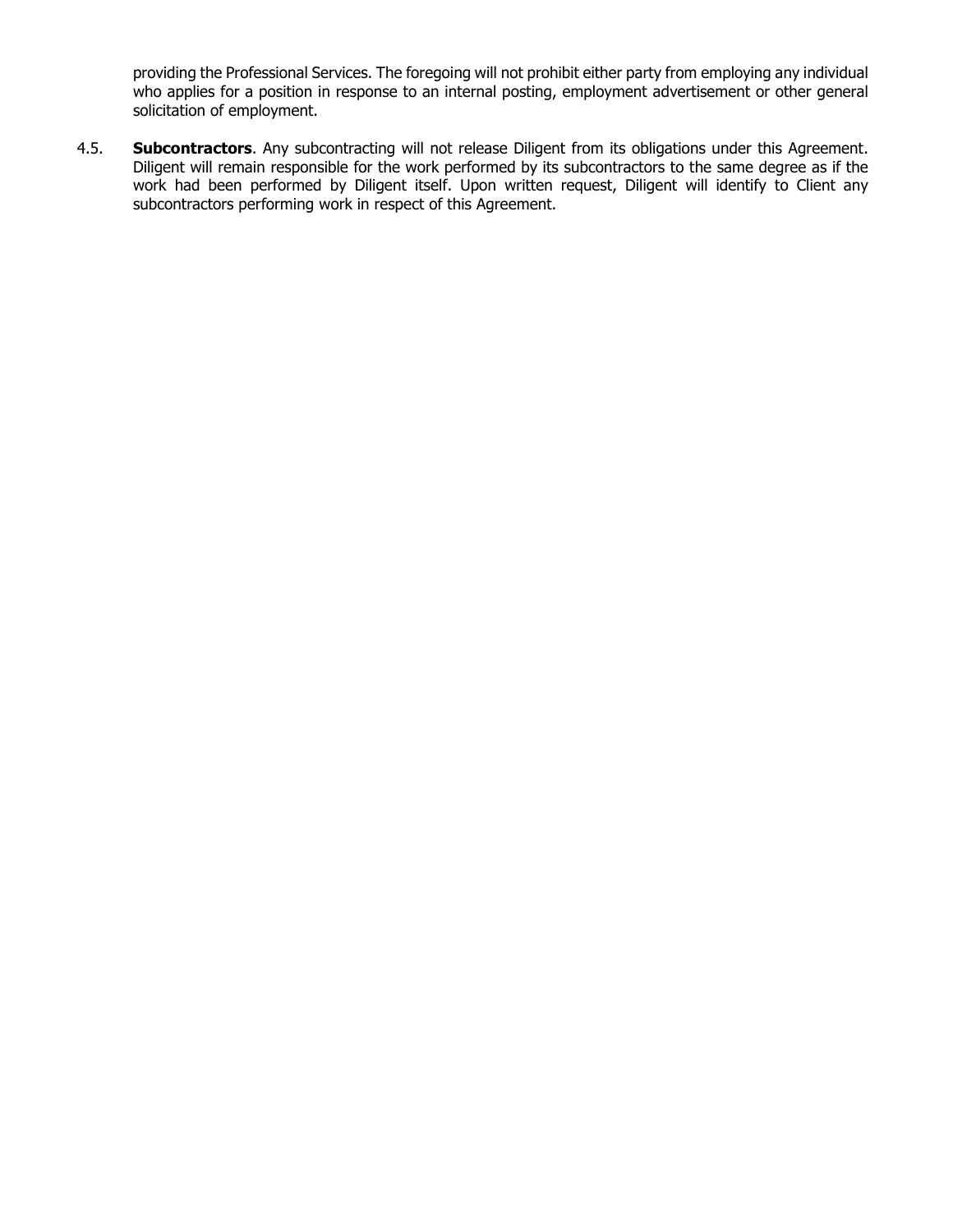# **Schedule "A" Service Level Agreement**

This Service Level Agreement (**"SLA"**) applies to Diligent Service identified as HighBond (and its related modules and application), Robotics or RSAM in an Order Form. Capitalized terms used but not defined in this SLA have the meanings given to them in the Agreement.

1. **Service Level.** Diligent will use commercially reasonable efforts to make the Diligent Service operational and available to Client at least 99.9% of the time in any calendar month, excluding periods of Scheduled Maintenance (the **"Performance Commitment"**). If Diligent does not meet the Performance Commitment, Client will be eligible to receive the Service Credits described below. If Diligent fails to meet the Performance Commitment for three (3) consecutive calendar months during a subscription term, Client may terminate its subscription for cause. This SLA states Client's sole and exclusive remedy for any unavailability of the Diligent Service.

#### 2. **Definitions.**

- a. "Downtime" means a period of at least ten (10) consecutive minutes during which the Diligent Service is unavailable and cannot be accessed or used. Intermittent interruption, downtime for a period of less than ten (10) minutes or unavailability of a Diligent Service caused by circumstances beyond Diligent's reasonable control (such as external forces affecting the reliability of the internet or Client's own systems or devices) will not be counted as Downtime. Downtime may be measured through an independent third party monitoring service selected by Diligent.
- b. "Monthly Uptime Percentage" means the Scheduled Service Uptime (as defined below) minus the total number of minutes of Downtime in a calendar month, divided by the Scheduled Service Uptime.
- c. "Scheduled Maintenance" means occasional maintenance of the Diligent Service to add resources, upgrade software, install security patches or carry out other routine maintenance procedures. Scheduled Maintenance typically occurs during the period of lowest anticipated system usage. System notification is provided in advance of Scheduled Maintenance. During Scheduled Maintenance, certain components of a Diligent Service may be offline, or may be operating in less redundant modes, or may be operating at reduced capacity levels.
- d. "Scheduled Service Uptime" means the total number of minutes in a calendar month (e.g., 43,200 minutes in a 30-day month) less the number of minutes of Scheduled Maintenance in such month.
- 3. **Service Credits.** If the Monthly Uptime Percentage for any calendar month is less than 99.9% and Client is impacted by any Downtime (ie, the Downtime occurs during regular business hours when Client is accessing a Diligent Service), Diligent will extend Client's subscription term, at no charge, by the applicable number of days noted in the table below.

| <b>Monthly Uptime %</b> | <b>Additional Subscription Days</b> |
|-------------------------|-------------------------------------|
| $<$ 99.9% - $>$ 99.0%   | 3 days                              |
| $< 99.0\% - > 95.0\%$   | 7 days                              |
| $< 95.0\%$              | 15 days                             |

To claim a Service Credit, Client must notify Diligent within thirty (30) days from the last day of the calendar month for which Client wishes to receive a Service Credit. No Service Credits will be issued after this thirty (30) day period. The maximum number of Service Credits available in any single calendar month is fifteen (15) days. Service Credits may not be exchanged for, or converted to, monetary amounts.

4. **Exclusions.** The Performance Commitment does not apply to, and no Service Credits are available for, any interruption or unavailability of the Diligent Service: (a) caused by factors outside Diligent's reasonable control, such as external forces affecting the reliability of the internet or any force majeure event; (b) that results from Client's actions or inactions or those of any employee, contractor, agent or third party acting on Client's behalf; (c) that results from Client Systems (as defined in the Agreement) or from any non-Diligent equipment, software or technology (other than third party equipment within Diligent's direct control); (d) Scheduled Maintenance; or (e) that results from a suspension or termination of Client's right to use the Diligent Service in accordance with the terms of the Agreement.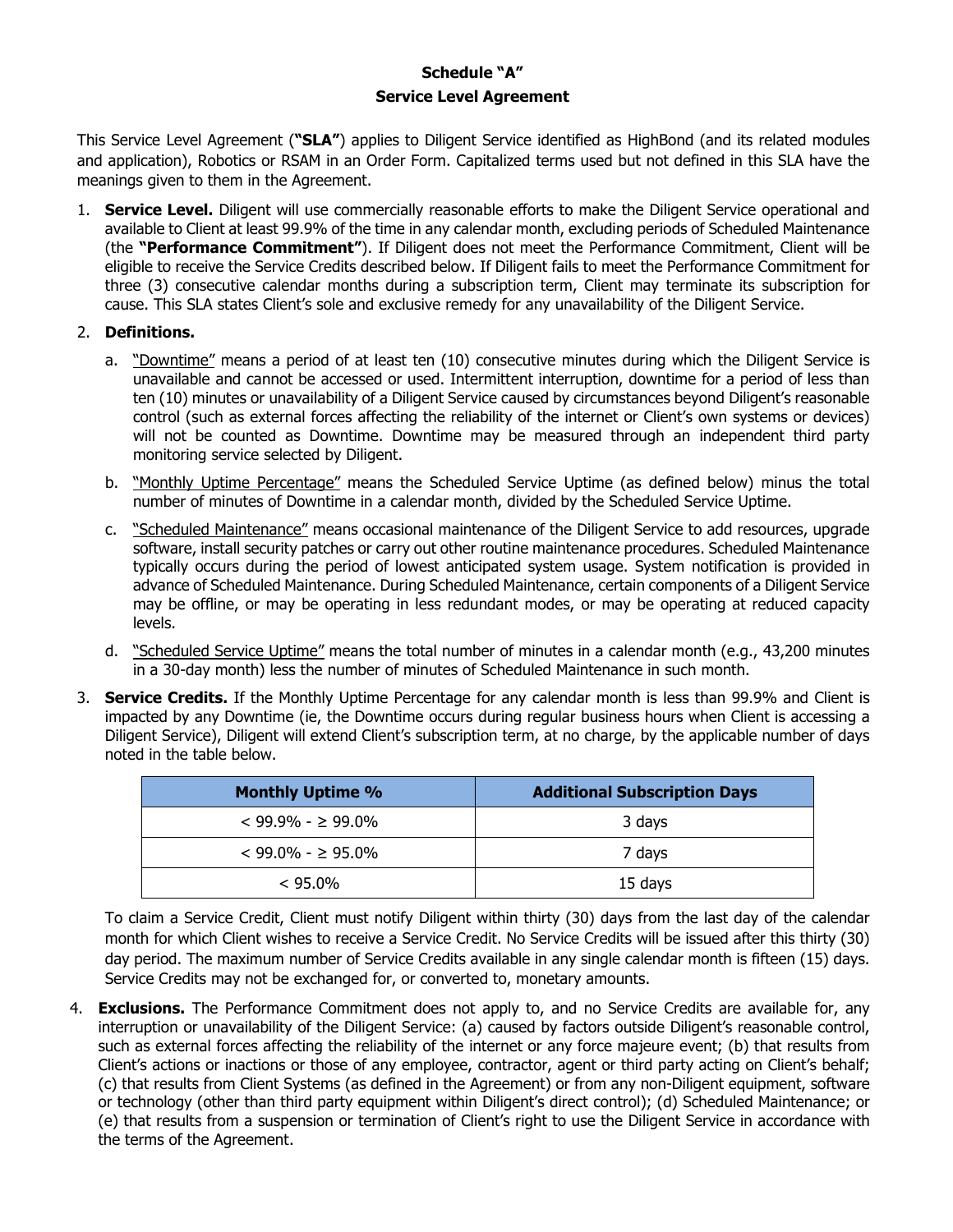# **Diligent Security Schedule**

This Security Schedule applies to the Diligent Service identified as Diligent HighBond (and its related modules and applications), Robotics and RSAM as identified in an Order Form and sets out the security for such Diligent Service. Capitalized terms used in this Schedule have the meanings given to them in the Agreement.

# **1. Shared Security Model**

Security involves a joint effort by both Diligent and the Client. Diligent manages the overall security of the Diligent Service. The Client manages the end-user security and access controls for its Cloud Product environment and is responsible for determining the types of data to be used in connection with the Diligent Service.

### **2. Policies and Procedures**

Diligent has implemented a security policy framework based on ISO 27001/2 to define minimum security requirements and expectations for security across its organization. The Diligent Service is supported by various operational and security policies, standards and procedures, including, but not limited to, those related to:

- o Access Control
- o Human Resources
- o Change Management
- o Information Classification
- o Media Security
- o Business Continuity
- o Disaster Recovery
- o Secure Software Development Lifecycle
- o Vulnerability Management
- o Security Incident Response
- o Third-party Management
	- o Remote Access
		- o Logging and Monitoring
		- o Compliance

### **3. Security Measures**

Diligent has implemented and will maintain commercially reasonable, industry-standard technical and organizational security measures designed to prevent the unauthorized access, use or disclosure of Client Data stored in the Diligent Service. Such security measures include, but are not limited to, the following:

- a. Access Control. Diligent uses a principle of least privilege for internal administration. Access is granted on a need to know basis using a ticketing and approval system. Administrative access is protected with a combination of IP whitelisting, username/password, multi-factor authentication and private keys. Session limits for inactivity are set. All access is tracked and monitored for suspicious activity. Access to production system and internal applications is removed immediately upon personnel termination. Access rights are reviewed on a quarterly basis.
- b. Personnel. Hiring practices ensure new personnel are qualified for their role. Background check procedures are in place for personnel who may have contact with Client Data. Personnel are required to complete annual security, confidentiality and privacy training upon hire and annually thereafter.
- c. Data Encryption. Diligent provides encryption of data in transit and at rest. Encryption in transit is achieved via the industry-standard TLS (Transport Layer Security) protocol, including AES (Advanced Encryption Standard) with up to 256-bit key lengths. Encryption at rest is achieved by leveraging AWS storage encryption, which also relies on the AES encryption algorithm with strong 256-bit keys.
- d. Physical Security. Diligent physical premises are kept locked during non-business hours and are protected by security guard and alarm services. Security cameras are visibly placed in high traffic or sensitive locations. Badges are required to gain entry into Diligent offices and must be visible at all times. Physical access is audited quarterly. Physical security at the data center is the responsibility of Amazon Web Services.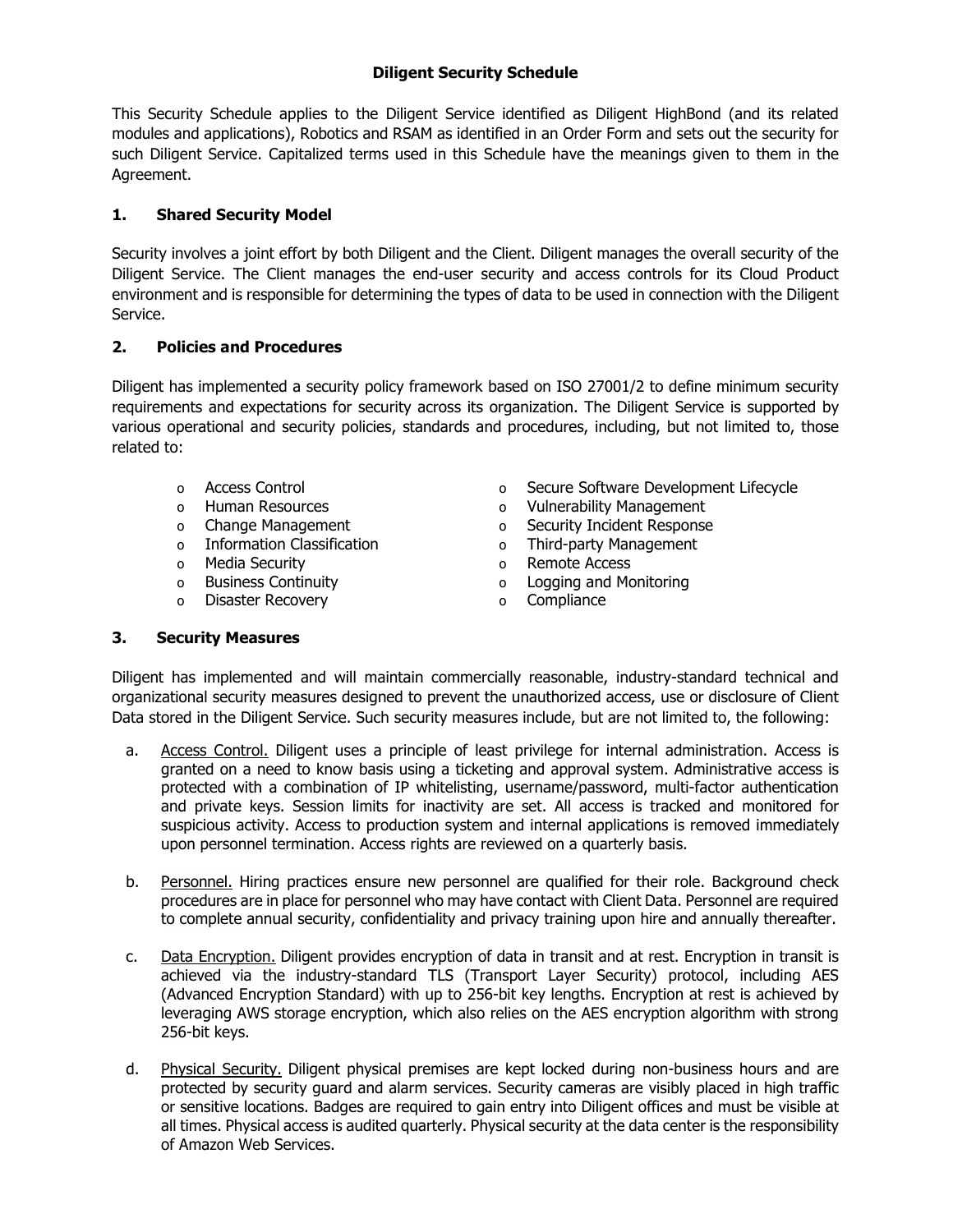- e. Network Security. Diligent uses a combination of web application firewalls, intrusion detection and prevention capabilities, as well as real time alerting. Diligent has developed procedures for monitoring Diligent HighBond systems for performance, availability, and security related events. These events are investigated promptly by the Diligent production operations team.
- f. Hosted Environment. The Diligent Service is hosted by Amazon Web Services (AWS). Within the hosted environment, Client is provided with its own application environment (your Diligent service). AWS provides the physical facility and physical infrastructure of server hardware, networking and related services for the Diligent Service and the hosting of Client Data.
- g. Asset Management & Endpoint Security. Information assets are classified and assigned in accordance with an asset management policy. Endpoint devices are managed through an endpoint management tool, including patches, encryption, anti-virus software updated at least once a day, and filtering malicious web content. Upon termination of personnel, laptops and building access cards are returned.
- h. Penetration Testing. Diligent uses independent 3<sup>rd</sup> parties to perform regular penetration testing to check for security vulnerabilities, such as cross-site scripting, SQL Injection, session and cookie management. A summary of the most recent penetration test report can be made available to Client subject to the confidentiality provisions of the Agreement or a separate non-disclosure agreement.
- i. Vulnerability Management. Vulnerability scanning is performed at least weekly for operating systems, software components, dynamic web applications, and static code analysis. All vulnerabilities are prioritized by severity using Common Vulnerability Scoring System. When possible, mitigations will be put in place for critical vulnerabilities while a full patch is being developed.

### **4. Backup and Disaster Recovery**

Diligent maintains processes to ensure failover redundancy. In addition, full system/instance backups are taken on a regular basis for the purpose of restoring data integrity due to systemic or database failure, but not for purposes of restoring user deleted data. Backup media is encrypted and stored securely offsite. Diligent also maintains a Business Continuity Plan and Disaster Recovery Procedures.

### **5. Security Breach Procedures**

Diligent maintains an Incident Response Plan managed by its Security Incident Response Team (SIRT). Diligent will notify Client without undue delay if Diligent determines that the security of the Diligent Service's systems has been breached and this results in Client Data being accessed by or disclosed to an individual or entity who is not authorized to access or receive such information. Notice will include a brief description of the incident, including the nature of the breach, the date it occurred and, if known, the general type(s) of data involved.

Diligent will report to Client on the corrective action being taken and will cooperate with Client to mitigate the effects of any lost or compromised Client Data. Diligent will conduct a root cause analysis to determine the cause of the incident and to ensure corrective actions are focused on the true root cause of the incident. Client will implement any corrective measures required by Diligent.

### **6. Client Security Obligations**

Client controls the end-user security and access controls for its Diligent Service environment and manages the entire Client Data life cycle. Client determines what data to use, how long data should be retained, what data should be deleted, who can access the data, addition and removal of users, and configuration of system settings. Client is responsible for implementing appropriate security measures in connection with its use of the Diligent Service and its Client Data, including, without limitation, the following: